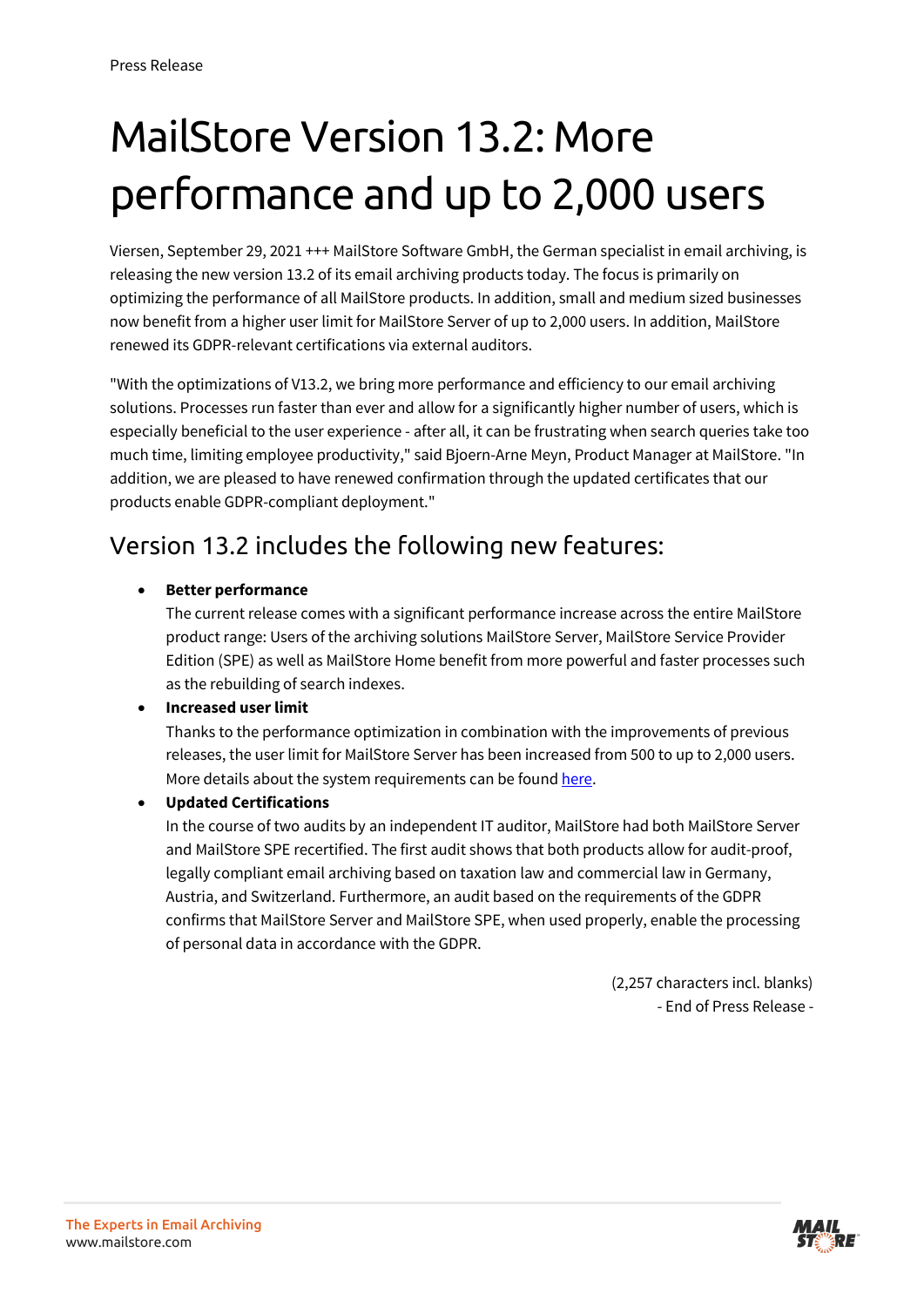## About MailStore

MailStore Software GmbH from Viersen near Düsseldorf, Germany, is a subsidiary of OpenText, "The Information Company" (NASDAQ: OTEX) (TSX: OTEX) and is one of the world's leading providers of email archiving solutions. Over 80,000 companies, public authorities, and educational institutions in more than 100 countries have placed their trust in the products of the German specialist.

Also, with its Service Provider Edition (SPE), MailStore offers a solution that is tailored to the needs of service providers, who can provide their customers with legally compliant email archiving as a managed service.

The product portfolio also includes MailStore Home, a solution that enables individual home users to archive their private emails free of charge. MailStore Home is currently used by more than 1,000,000 users worldwide.